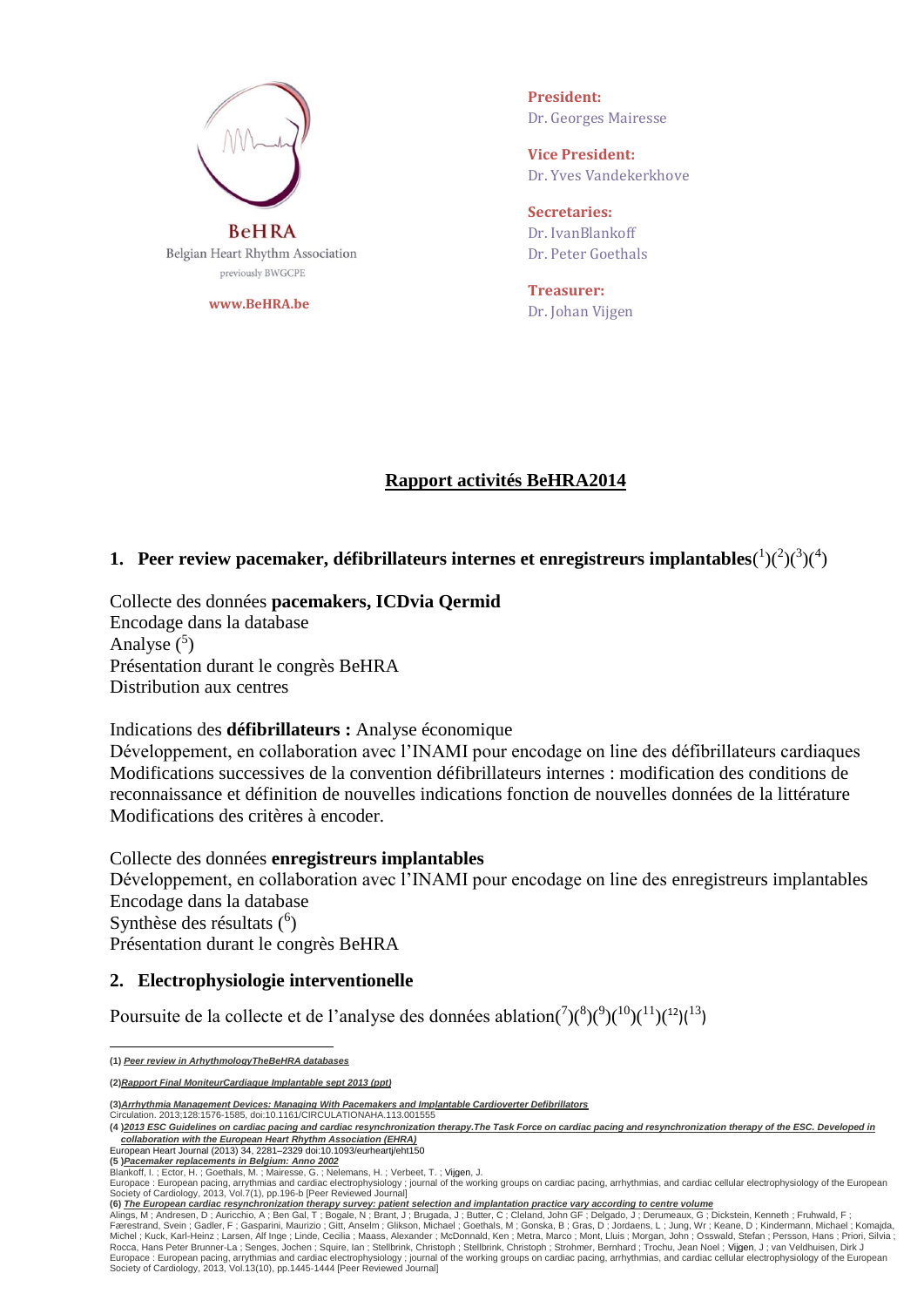Contact avec les centres : téléphonique, email, courrier

Mise à disposition du logiciel d'encodage pour les nouveaux centres ou ceux qui ont perdu l'application, contacts téléphonique pour l'installation du logiciel Délivrance aux centres d'un follow-up individuel 2/an avec évolution des indices de qualité individuels Nouvelle database on line, mise au point, tests, actualisation des listes et menus déroulants Poursuit de la nouvelle base de données électronique pour encodage par internet Contact avec les centres, mise à disposition des accès

Mise à jour permanente de la liste des centres participants sur le site internet du BeHRA - BWGCPE [http://behra.be](http://behra.be/)

**3.** Participation aux réunions de travail pour **Harmonisation Européenne** (Dr Vijgen)**de guidelines** sur pacemakers, défibrillateurs et conduite automobile (<sup>14</sup>)

# **4. Divers:**

4.1. Mise à jour permanente du **site internet http//: behra.be** c.à.d. création formulaire encodage abstracts online pour le congrès annuel, recueil électronique des abstracts, publication des annonces du congrès annuel, publication et mise à jour de la liste des membres

4.2. **Congrès annuel** octobre 2014 : 8<sup>th</sup>Belgian Heart Rhythm meeting : "Arrhythmias for every cardiologist"  $(^{15})$ 

Special focus :

### **Session 3: Cardiac Resynchronisation Therapy(in co-organization with EHRA)**

- CRT Indications (Chairs Dr. Y. Vandekerckhove, Dr. Y. Van Belle);

- Lessons from the 2013 Guidelines (Prof. A. Auricchio (CH))
- CRT in AF patients (Prof. R. Willems)

#### - CRT optimization (Chairs: Dr. P. Geelen, Dr. P. Goethals)

- Is there still a place for echocardiographic optimization (Prof. L. Pierard)
- Optimal programming of the CRT and ICD parameters (Prof. C. Leclercq (F))

## **Session 9: Quality Management in Cardiology**

- How can quality indicators improve quality of care? (Prof. D. Ramaekers)
- **Quality optimization in the framework of public tenders (Me A. Bruyndonckx)**

Mairesse, GH; Scavee, C; Claes, N; Goethals, P; Vandekerckhove, Y; Vijgen, J; Blankoff, I; Goethals, M

ActaCardiologica, 2013, Vol.68(5), pp.534-535 [Peer Reviewed Journal]

**.** 

(15) Abstract: Belgian Society of Cardiology Belgian Heart Rhythm Association (8th Belgian Heart Meeting: 'Arrhythmias for Every Cardiologist

http://eurheartj.oxfordjournals.org/content/early/2014/08/28/eurheartj.ehu339

**<sup>(7)</sup>***AF General Pilot Registry – Follow-Up per Country* **(8)***Health technology [assessment](https://stuiterproxy.kuleuven.be/,DanaInfo=librilinks.libis.be+kuleuven?frbrVersion=4&ctx_ver=Z39.88-2004&ctx_enc=info:ofi/enc:UTF-8&ctx_tim=2014-03-15T20%3A21%3A19IST&url_ver=Z39.88-2004&url_ctx_fmt=infofi/fmt:kev:mtx:ctx&rfr_id=info:sid/primo.exlibrisgroup.com:primo3-Article-oxford&rft_val_fmt=info:ofi/fmt:kev:mtx:document&rft.genre=&rft.atitle=Health%20technology%20assessment%20on%20catheter%20ablation%20of%20atrial%20fibrillation%20in%20Belgium&rft.jtitle=Europace&rft.btitle=&rft.aulast=Van%20Brabandt&rft.auinit=&rft.auinit1=&rft.auinitm=&rft.ausuffix=&rft.au=Van%20Brabandt%2C%20Hans&rft.aucorp=&rft.date=201305&rft.volume=15&rft.issue=5&rft.part=&rft.quarter=&rft.ssn=&rft.spage=618&rft.epage=619&rft.pages=618-619&rft.artnum=&rft.issn=1099-5129&rft.eissn=1532-2092&rft.isbn=&rft.sici=&rft.coden=&rft_id=info:doi/10.1093/europace/eut085&rft.object_id=&svc_val_fmt=info:ofi/fmt:kev:mtx:sch_svc&svc.fulltext=yes&rft_dat=%3Coxford%3E10.1093/europace/eut085%3C/oxford%3E&rft.eisbn=&rft_id=info:oai/) on catheter ablation of atrial fibrillation in Belgium*

Van Brabandt, Hans ; Neyt, Mattias ; Devos, Carl Europace, 2013, Vol. 15(5), pp.618-619 [Peer Reviewed Journal]

**<sup>(9)</sup>** *The right [recommendations](https://stuiterproxy.kuleuven.be/,DanaInfo=librilinks.libis.be+kuleuven?frbrVersion=4&ctx_ver=Z39.88-2004&ctx_enc=info:ofi/enc:UTF-8&ctx_tim=2014-03-15T19%3A19%3A10IST&url_ver=Z39.88-2004&url_ctx_fmt=infofi/fmt:kev:mtx:ctx&rfr_id=info:sid/primo.exlibrisgroup.com:primo3-Article-oxford&rft_val_fmt=info:ofi/fmt:kev:mtx:document&rft.genre=&rft.atitle=The%20right%20recommendations%20for%20the%20wrong%20reasons%3F&rft.jtitle=Europace&rft.btitle=&rft.aulast=Duytschaever&rft.auinit=&rft.auinit1=&rft.auinitm=&rft.ausuffix=&rft.au=Duytschaever%2C%20Mattias&rft.aucorp=&rft.date=20130105&rft.volume=15&rft.issue=5&rft.part=&rft.quarter=&rft.ssn=&rft.spage=615&rft.epage=617&rft.pages=615-617&rft.artnum=&rft.issn=1099-5129&rft.eissn=1532-2092&rft.isbn=&rft.sici=&rft.coden=&rft_id=info:doi/10.1093/europace/eus433&rft.object_id=&svc_val_fmt=info:ofi/fmt:kev:mtx:sch_svc&svc.fulltext=yes&rft_dat=%3Coxford%3E10.1093/europace/eus433%3C/oxford%3E&rft.eisbn=&rft_id=info:oai/) for the wrong reasons?*

Duytschaever, Mattias ; Mairesse, Georges ; Verbeet, Thierry ; Knecht, Sebastien Europace, 2013, Vol. 15(5), pp.615-617 [Peer Reviewed Journal]

<sup>(10)</sup> A prospective survey in ESC member countries of AF management: baseline results of [EURObservational](https://stuiterproxy.kuleuven.be/,DanaInfo=librilinks.libis.be+kuleuven?frbrVersion=2&ctx_ver=Z39.88-2004&ctx_enc=info:ofi/enc:UTF-8&ctx_tim=2014-03-15T19%3A20%3A06IST&url_ver=Z39.88-2004&url_ctx_fmt=infofi/fmt:kev:mtx:ctx&rfr_id=info:sid/primo.exlibrisgroup.com:primo3-Article-oxford&rft_val_fmt=info:ofi/fmt:kev:mtx:journal&rft.genre=article&rft.atitle=A%20prospective%20survey%20in%20European%20Society%20of%20Cardiology%20member%20countries%20of%20atrial%20fibrillation%20management:%20baseline%20results%20of%20EURObservational%20Research%20Programme%20Atrial%20Fibrillation%20(EORP-AF)%20Pilot%20General%20Registry&rft.jtitle=Europace&rft.btitle=&rft.aulast=Lip&rft.auinit=&rft.auinit1=&rft.auinitm=&rft.ausuffix=&rft.au=Lip%2C%20Gregory%20Y.H.&rft.aucorp=&rft.date=20141203&rft.volume=16&rft.issue=3&rft.part=&rft.quarter=&rft.ssn=&rft.spage=308&rft.epage=319&rft.pages=308-319&rft.artnum=&rft.issn=1099-5129&rft.eissn=1532-2092&rft.isbn=&rft.sici=&rft.coden=&rft_id=info:doi/10.1093/europace/eut373&rft.object_id=&svc_val_fmt=info:ofi/fmt:kev:mtx:sch_svc&svc.fulltext=yes&rft_dat=%3Coxford%3E10.1093/europace/eut373%3C/oxford%3E&rft.eisbn=&rft_id=info:oai/) Research Programme AF (EORP-AF) Pilot General Registry Lip, Gregory Y. H ; Laroche, Cécile ; Dan, Gheorghe - Andrei ; Santini, Massimo ; Kalarus, Zbigniew ; Rasmussen, Lars Hvilsted ; Oliveira, Mário Martins ; Mairesse, Georges ;<br>Crijns, Harry <mark>J</mark>. G. M ; Simanti

Europace, 2014, Vol. 16(3), pp.308-319 [Peer Reviewed Journal]

 $(^{11})$ Prevalence of Atrial Fibrillation from a [Large-Scale](https://stuiterproxy.kuleuven.be/,DanaInfo=librilinks.libis.be+kuleuven?ctx_ver=Z39.88-2004&ctx_enc=info:ofi/enc:UTF-8&ctx_tim=2014-03-15T17%3A56%3A51IST&url_ver=Z39.88-2004&url_ctx_fmt=infofi/fmt:kev:mtx:ctx&rfr_id=info:sid/primo.exlibrisgroup.com:primo3-Article-wos&rft_val_fmt=info:ofi/fmt:kev:mtx:&rft.genre=article&rft.atitle=Prevalence%20of%20Atrial%20Fibrillation%20from%20a%20Large-Scale%20Screening%20Population:%20Results%20from%20The%20Belgian%20Heart%20Rhythm%20Week.&rft.jtitle=ACTA%20CARDIOLOGICA&rft.btitle=&rft.aulast=Mairesse&rft.auinit=&rft.auinit1=&rft.auinitm=&rft.ausuffix=&rft.au=Mairesse%2C%20GH&rft.aucorp=&rft.date=201310&rft.volume=68&rft.issue=5&rft.part=&rft.quarter=&rft.ssn=&rft.spage=534&rft.epage=535&rft.pages=&rft.artnum=&rft.issn=0001-5385&rft.eissn=0373-7934&rft.isbn=&rft.sici=&rft.coden=&rft_id=info:doi/&rft.object_id=&svc_val_fmt=info:ofi/fmt:kev:mtx:sch_svc&svc.fulltext=yes&rft_dat=%3Cwos%3E000326431000019%3C/wos%3E&rft.eisbn=&rft_id=info:oai/) Screening Population: Results from The Belgian Heart Rhythm Week.

<sup>(</sup> <sup>12</sup>) *The year in cardiology 2014: arrhythmias and device therapy*

H. Heidbuchel, G. Hindricks <http://eurheartj.oxfordjournals.org/content/ehj/early/2015/01/01/eurheartj.ehu486.full.pdf>

<sup>(13)</sup> [Uninterrupted](http://www.ncbi.nlm.nih.gov/pubmed/25975659) rivaroxaban vs. uninterrupted vitamin K antagonists for catheter ablation in non-valvular atrial fibrillation.

Cappato R, Marchlinski FE, Hohnloser SH, Naccarelli GV, Xiang J, Wilber DJ, Ma CS, Hess S, Wells DS, Juang G, Vijgen J, Hügl BJ, Balasubramaniam R, De Chillou C, Davies DW, Fields LE, Natale A; VENTURE-AF Investigators.

Eur Heart J. 2015 May 14. pii: ehv177. http://eurheartj.oxfordjournals.org/content/early/2015/05/07/eurheartj.ehv177.full

*<sup>(</sup>***14***) Driving and arrhythmia: a review of scientific basis for [international](https://stuiterproxy.kuleuven.be/,DanaInfo=librilinks.libis.be+kuleuven?frbrVersion=5&ctx_ver=Z39.88-2004&ctx_enc=info:ofi/enc:UTF-8&ctx_tim=2014-03-15T18%3A33%3A52IST&url_ver=Z39.88-2004&url_ctx_fmt=infofi/fmt:kev:mtx:ctx&rfr_id=info:sid/primo.exlibrisgroup.com:primo3-Article-oxford&rft_val_fmt=info:ofi/fmt:kev:mtx:journal&rft.genre=&rft.atitle=Driving%20and%20arrhythmia:%20a%20review%20of%20scientific%20basis%20for%20international%20guidelines&rft.jtitle=European%20Heart%20Journal&rft.btitle=&rft.aulast=Banning&rft.auinit=&rft.auinit1=&rft.auinitm=&rft.ausuffix=&rft.au=Banning%2C%20Amerjeet%20S.&rft.aucorp=&rft.date=2013100114&rft.volume=34&rft.issue=3&rft.part=&rft.quarter=&rft.ssn=&rft.spage=236&rft.epage=244&rft.pages=236-244&rft.artnum=&rft.issn=0195-668X&rft.eissn=1522-9645&rft.isbn=&rft.sici=&rft.coden=&rft_id=info:doi/10.1093/eurheartj/ehs356&rft.object_id=&svc_val_fmt=info:ofi/fmt:kev:mtx:sch_svc&svc.fulltext=yes&rft_dat=%3Coxford%3E10.1093/eurheartj/ehs356%3C/oxford%3E&rft.eisbn=&rft_id=info:oai/) guidelines* Banning, Amerjeet S ; Ng, G. André

European Heart Journal, 2013, Vol. 34(3), pp.236-244 [Peer Reviewed Journal]

I. Blankoff, MD; M. Goethals, MD, PhD; GH. Mariese, MD ActaCardiologica 2014; 69 (5): 573-593